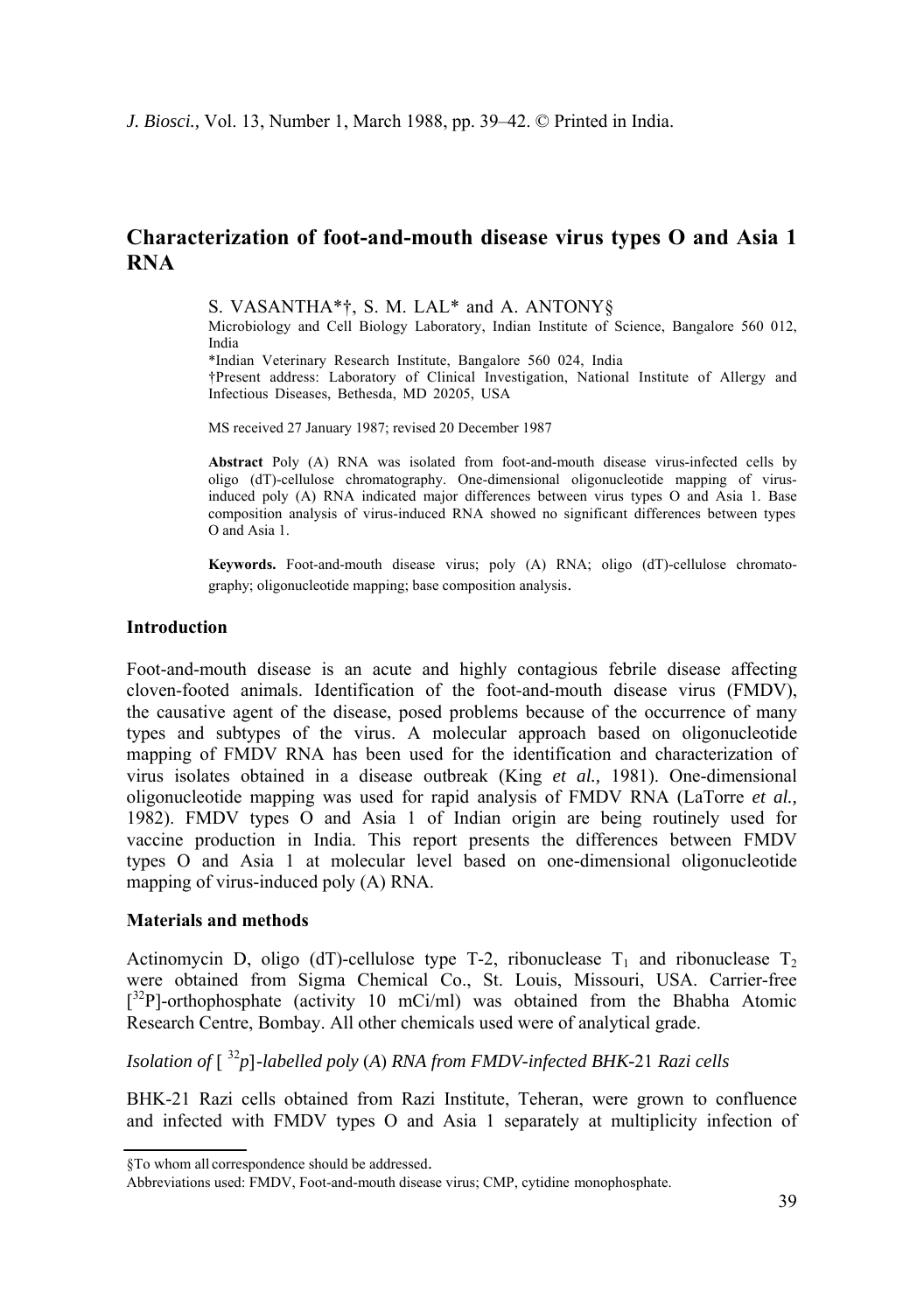## 40 *Vasantha et al*

10 plaque forming units/cell. The cells were first washed with phosphate-free Eagle's medium and then treated with 10 ml of the same medium containing 5  $\mu$ g/ml of actinomycin D. At 2h post-infection 2mCi of carrier-free  $[^{32}P]$ -orthophosphate were added to each culture bottle. Medium was removed from cells infected with FMDV types Ο and Asia 1 at 6 and 8 h post-infection respectively and the cells were chilled in ice. RNA was isolated from the cells by the method reported earlier (Scodeller *et al.,* 1979; LaTorre *et al.,* 1982). Poly (A) RNA was isolated by oligo (dT) cellulose chromatography as described by Grubman *et al.* (1979).

## *One- dimensional oligonucleotide mapping of FMDV-induced poly*(*A*) *RNA*

Poly(A) RNA was digested with RNase  $T_1$  by the method described by LaTorre *et al.* (1982). Digestion was carried out at an enzyme to substrate ratio of 1:20 for 60 min at 37°C. The oligonucleotides were separated on 8% Polyacrylamide gel containing 8 Μ urea by one-dimensional electrophoresis using the method of Sanger and Coulson (1978) with minor modifications. The ethanol precipitate obtained from RNase T<sub>1</sub> digests was dissolved in 2  $\mu$ l of dye marker solution containing 80% (v/v) formamide, 6 Μ urea, 0·2% bromophenol blue, 0·2% xylene cyanol and 1 Μ EDTA and the samples placed in the gel slots. The electrophoresis was carried out at 1200 V using TBE buffer, pH 8.3 (10.8 g of Tris, 5.5 g boric acid and 0.93 g of EDTA dissolved in distilled water, pH adjusted to 8·3, made up to 1 litre). After electrophoresis the gel was subjected to autoradiography at  $-70^{\circ}$ C.

## *Base composition analysis*

Base composition analysis of FMDV-induced RNA was carried out by the method described by Nishimura (1972). The  $[^{32}P]$  -labelled RNA was digested with RNase T<sub>2</sub> at 37°C for 20 h. Mononucleotides from the enzyme digest were separated by paper electrophoresis at 4000 V for 60min using pyridine buffer, pH  $3.5$  (0.5% pyridine, 5% acetic acid and 5 mM EDTA). After electrophoresis the paper was exposed to Xray film overnight at  $-70^{\circ}$ C. The spot corresponding to each nucleotide was cut out and the radioactivity was determined in a liquid scintillation counter.

## **Results and discussion**

Oligonucleotide maps of FMDV-induced poly (A) RNA are shown in figure 1. Six major bands, A, B, C, D, Ε and F present in FMDV type Ο were not detected in the case of Asia 1 virus. No difference in poly(C) tracks between FMDV types Ο and Asia 1 was observed. The results of base composition analysis of FMDV-induced RNA are shown in table 1. In both types Ο and Asia 1 RNA, cytidine monophosphate (CMP) was the predominant base and no unusual bases were present.

Oligonucleotide maps have indicated differences among FMDV subtypes  $A_{22}$ ,  $A_5$  and  $A_{24}$  (Robson *et al.*, 1979). Two-dimensional fingerprinting of RNase  $T_1$ digests of viral RNAs from virus isolates made during an outbreak of foot-andmouth disease in the UK, has helped to identify and characterize the isolates (King *et al.,* 1981). The difference observed in the oligonucleotide maps of FMDV types Ο and Asia 1 RNA shows that one-dimensional oligonucleotide mapping can be used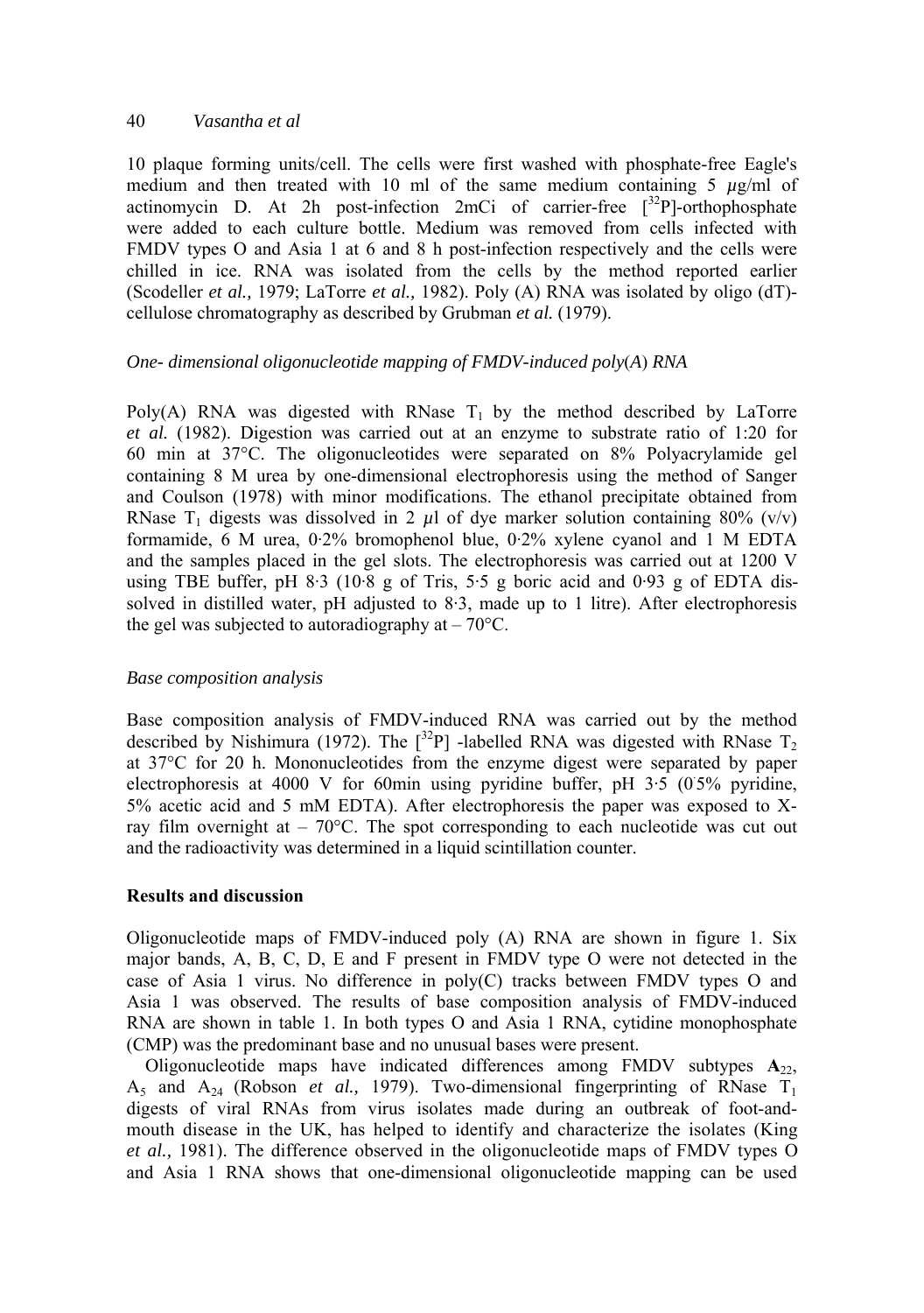

**Figure 1.** One-dimensional oligonucleotide mapping of FMDV types Ο and Asia 1 induced Poly (A) RNA. To each slot 50,000 cpm of oligonucleotides was applied Lane I. FMDV type O; Lane II, FMDV Asia 1.